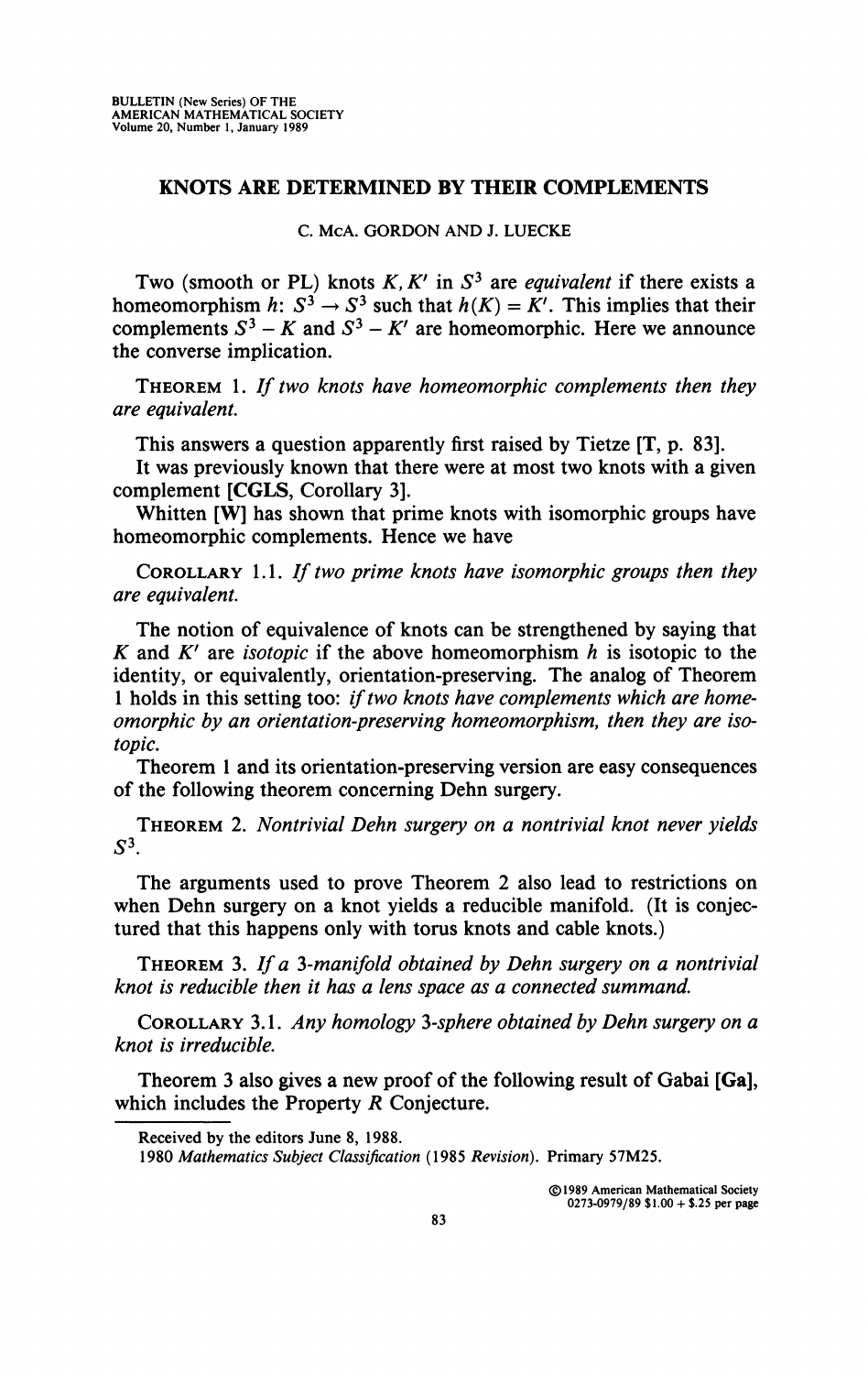COROLLARY 3.2 (GABAI). *Any 3-manifold obtained by a 0-framed surgery on a nontrivial knot is irreducible.* 

SKETCH PROOF OF THEOREM 2. Let K be a knot in  $S^3$ , with tubular neighborhood  $N(K)$ , and let  $X = S^3 - N(K)$  be the exterior of K. Let  $\rho$  be a *slope* on  $\partial X$ , that is, the unoriented isotopy class of an essential simple loop on  $\partial X$ . Let  $K(\rho)$  denote the closed 3-manifold obtained by *p-Dehn surgery* on *K,* in other words, the result of attaching a solid torus *V* to X so that  $\rho$  bounds a disk in V. Let  $\mu$  be the slope of a meridian of *K*. Then the *trivial* Dehn surgery yields  $K(\mu) \cong S^3$ . Let  $\mu'$  be another slope on  $\partial X$ , having minimal geometric intersection number  $n > 1$  with  $\mu$ .

The starting point of the proof of Theorem 2 is the following proposition. David Gabai has independently proved this proposition.

PROPOSITION 1. If  $K(\mu')$  is homeomorphic to  $S^3$ , then there exist planar *surfaces P, P' properly embedded in X such that* 

(i)  $\partial P(\partial P')$  consists of parallel copies of  $\mu$  (resp.  $\mu'$ );

(ii) P and P' are in mutual general position, and each component of  $\partial P$ *intersects each component of*  $\partial P'$  *in n points;* 

(iii) *no arc of*  $P \cap P'$  *is boundary-parallel in either*  $P$  *or*  $P'$ *.* 

The construction of *P* and *P'* is based on [Ga,  $\S4(A)$ ]. *P* is the intersection with X of a suitable level 2-sphere in  $S<sup>3</sup>$  for a height function h with respect to which *K* is in *thin presentation* [Ga, p. 491]. Since  $K(\mu')$  is homeomorphic to  $S^3$ , the core of the attached solid torus V is a knot  $K'$ , say, and *P'* likewise comes from a level 2-sphere of a height function *h'*  with respect to which *K'* is in thin presentation. Given *P',* the argument in [Ga,  $\S4(A)$ ] produces *P* such that (i) and (ii) hold and no arc of  $P \cap P'$ is boundary-parallel in *P'.* Similarly, given *P,* one can find *P'* satisfying (i) and (ii) such that no arc on  $P \cap P'$  is boundary-parallel in P. The additional content of Proposition 1 is that we can find *P* and *P'* so that these conditions hold simultaneously.

To do this, we pick a 1-parameter family of level 2-spheres of *h* in  $K(\mu)$  between an adjacent local maximum and local minimum of K. This family becomes a 1-parameter family  $\{P(\lambda)\}\$  of punctured 2-spheres in X. We put the family  $\{P(\lambda)\}\$ in general position with respect to the height function  $h'|X$ . This means that for all but finitely many  $\lambda$ ,  $h'|P(\lambda)$  is a Morse function, and each  $P(\lambda)$  such that  $h'|\mathcal{P}(\lambda)$  is not Morse has a single singularity corresponding to a birth, death or an exchange of tangencies.

Assume for a contradiction that Proposition 1 is false. The argument in  $[Ga, §4(A)]$ , using the thin presentation of  $K'$ , allows one to associate to each  $P(\lambda)$  such that  $h'|P(\lambda)$  is Morse, a punctured level 2-sphere of  $h'$ , say  $P'_{\lambda}$ , which intersects  $P(\lambda)$  transversely and is such that  $P(\lambda) \cap P'_{\lambda}$  contains an arc which is boundary-parallel in  $P'_1$ . If the corresponding arc in  $\partial P'_1$ lies above (below)  $P(\lambda)$  in  $K(\mu)$  then  $P(\lambda)$  is called low (high, respectively), as in [Ga,  $\S4(A)$ ]. One observes that as  $\lambda$  increases,  $P(\lambda)$  starts off high and ends up low. By the thinness of *K* under *h,* a change from high to low in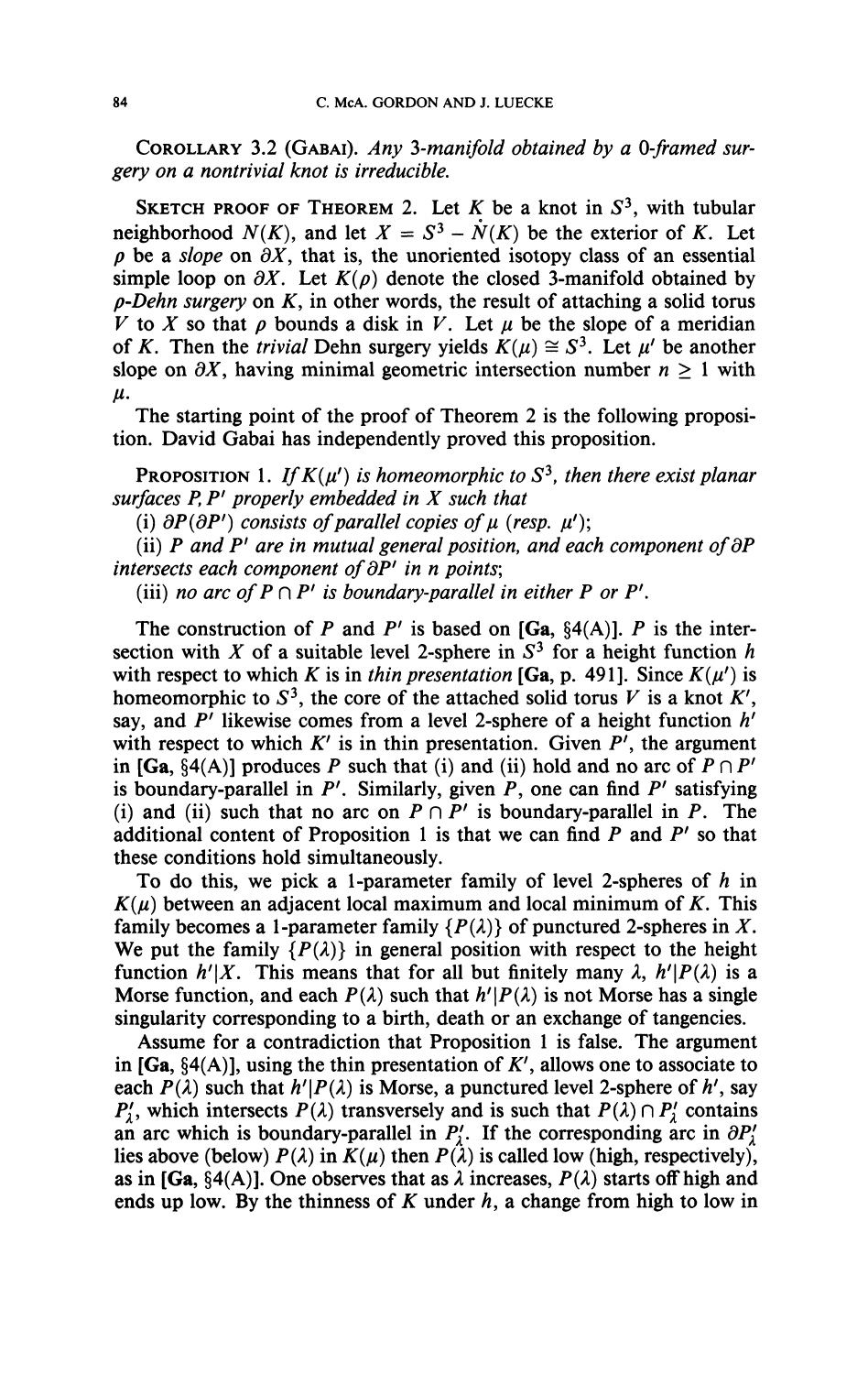$\{P(\lambda)\}\$ can only occur at a  $\lambda_0$  such that  $h'|P(\lambda_0)$  is not Morse. One analyses what happens at  $P(\lambda_0)$  using the special way in which  $P'_\lambda$  is constructed for  $P(\lambda)$ , and eventually arrives at a contradiction to the thinness of K under *h.* 

To prove Theorem 2 we now carry out a combinatorial analysis of the intersection of the planar surfaces *P* and *P',* ultimately deriving a contradiction. More precisely, we cyclically number the boundary components of  $P(P')$  in the order they occur on  $\partial X$ , and label the endpoints of the arcs of  $P \cap P'$  in  $P(P')$  with the corresponding boundary component of  $P'(P)$ . Assigning (arbitrary) orientations to  $P$  and  $P'$  allows us to refer to  $+$  and  $-$  boundary components of  $P$  and  $P'$ , according to the direction of the induced orientation of a boundary component as it lies on  $\partial X$ . Then for any arc  $\alpha$  of  $P \cap P'$ , the boundary components of P joined by  $\alpha$  on P have the same sign if and only if the boundary components of  $P'$  joined by  $\alpha$ on  $P'$  have opposite sign. Capping off the boundary components of  $P(P')$ with disks, we regard these disks as forming the 'fat' vertices of a graph  $\Gamma(\Gamma')$  in  $S^2$ , the edges of  $\Gamma(\Gamma')$  corresponding to the arcs of  $P \cap P'$  in  $P(P')$ . We thus obtain two labeled graphs in  $S^2$ , whose edges are in one-one correspondence, such that the labeling satisfies the sign condition noted above, and such that neither graph contains a trivial loop (by condition (iii) of Proposition 1).

A (disk) face of  $\Gamma'$  corresponds to a subdisk of  $P'$  which we may regard as lying in  $K(\mu)$  with its boundary contained in  $P \cup \partial N(K)$ . Similarly, the faces of  $\Gamma$  may be regarded as lying in  $K(\mu')$ . This allows us to infer topological properties of  $K(\mu)$  ( $K(\mu')$ ) from graph-theoretic properties of  $\Gamma'(\Gamma)$ .

For  $n \geq 2$ , this program is already carried out in [CGLS, §2.5 and 2.6; see Proposition 2.5.6]. There it is shown that given a pair of graphs  $\Gamma$ ,  $\Gamma'$  as above, one of them, say T, contains a special kind of face (a *Scharlemann cycle*), which implies that  $K(\mu')$  contains a punctured lens space.

We therefore focus on the case  $n = 1$ , where the above assertion is false and more delicate graph-theoretic arguments are needed. To describe the result, note that a disk face of  $\Gamma'$  (say) corresponds to a disk E in  $P'$  whose boundary  $\partial E$  can be expressed as a sequence of arcs  $a_1, b_1, \ldots, a_k, b_k$ , where  $a_i$  lies in  $P \cap P'$  and  $b_i$  lies in  $\partial N(K)$ ,  $1 \le i \le k$ . If the boundary components of *P* are labeled  $1, \ldots, p$  (in order on  $\partial N(K)$ ), then each  $b_i$ joins some consecutive pair of boundary components  $j_i$ ,  $j_i + 1$ . Orienting  $\partial E$ , we regard  $b_i$  as representing  $(j_i, j_i + 1)$  or  $-(j_i, j_i + 1)$  according as  $b_i$ runs from  $j_i$  to  $j_i + 1$  or vice versa. In this way,  $\partial E$  represents an element  $\alpha(E) = (\alpha_1(E), \dots, \alpha_p(E))$  of the free abelian group on the set of consecutive label-pairs  $(1,2)$ ,  $(2,3)$ ,...,  $(p-1, p)$ ,  $(p, 1)$ . We say that  $\Gamma'$  *represents all types* if there exists a collection  $\mathscr E$  of disk faces of  $\Gamma'$  such that

(1) for each  $E \in \mathcal{E}$  and for each label-pair  $(j, j + 1)$ , all occurrences of  $(j, j + 1)$  in  $\partial E$  have the same sign;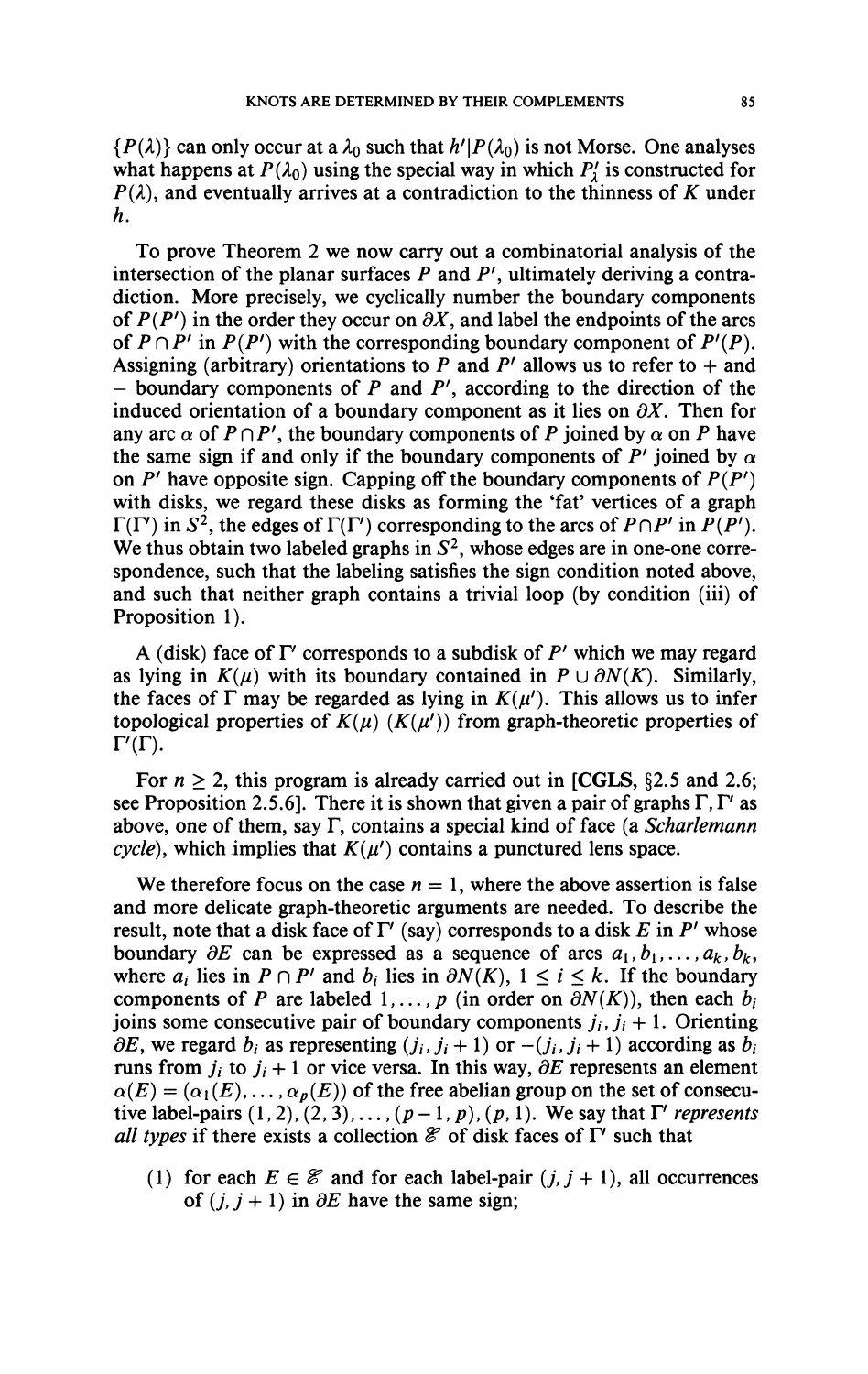(2) for each sequence  $(\varepsilon_1,\ldots,\varepsilon_p)$ , where  $\varepsilon_i = \pm$ ,  $1 \le i \le p$ , there exists  $E \in \mathcal{E}$  and  $\eta = \pm$  such that

 $sign \alpha_i(E) = \eta \varepsilon_i$  for all i such that  $\alpha_i(E) \neq 0$ .

(Clearly  $(1)$  and  $(2)$  are independent of the orientation of  $\partial E$ .)

We remark that if  $\Gamma'$  contains a Scharlemann cycle E, then taking  $\mathscr{E} =$  ${E}$  shows that  $\Gamma'$  represents all types.

We prove the following result.

PROPOSITION 2. Let  $\Gamma$ ,  $\Gamma'$  be a pair of graphs as described above. Either T *contains a Scharlemann cycle or* P *represents all types.* 

The final step in the proof of Theorem 2 is supplied by the following proposition (in which we do not assume that  $K(\mu')$  is  $S^3$ ).

PROPOSITION 3. *Suppose that X contains properly embedded planar surfaces P,P' satisfying conditions* (i), (ii) *and* (iii) *of Proposition* 1, *where P is the intersection with X of a level 2-sphere in a thin presentation ofK. Let*   $\Gamma$ ,  $\Gamma'$  be the associated graphs. Then  $\Gamma'$  does not represent all types.

Proposition 3 is proved by showing that under the given hypotheses, a collection  $\mathscr E$  of faces of  $\Gamma'$  representing all types would ultimately lead to the existence of a punctured lens space in  $K(\mu) \cong S^3$ , which is absurd.

Propositions 2 and 3 imply that  $K(\mu')$  contains a punctured lens space. Since, in the context of Theorem 2,  $K(\mu')$  is also homeomorphic to  $S^3$ , this contradiction completes the proof.

SKETCH PROOF OF THEOREM 3. Let  $\mu'$  be a slope on  $\partial X$  such that  $K(\mu')$ is reducible. Then there exists a properly embedded, incompressible (and non-boundary-parallel) planar surface *P'* in *X* whose boundary components have slope  $\mu'$ . By [Ga, §4(A)] there is a planar surface P in X, coming from a level sphere in a thin presentation of *K,* such that *P* and *P'* satisfy conditions (i), (ii), and (iii) of Proposition 1. Exactly as in the proof of Theorem 2, Propositions 2 and 3 now show that  $K(\mu')$  contains a punctured lens space.

We understand that David Gabai and Will Kazez, using a similar approach, have independently obtained some partial results on Theorem 2.

## **REFERENCES**

**[CGLS]** M. Culler, C. McA. Gordon, J. Luecke, and P. B. Shalen, *Dehn surgery on knots,*  **Ann.** of Math. (2) **125** (1987), 237-300.

**[Ga]** D. Gabai, *Foliations and the topology of ^-manifolds.* **Ill,** J. Differential Geom. 26 (1987), 479-536.

[T] H. Tietze, Über die topologischen Invarianten mehrdimensionaler Mannigfaltigkeiten, **Monatsh. Math.** Phys. 19 (1908), 1-118.

**[W]** W. Whitten, *Knot complements and groups,* Topology 26 (1987), 41-44.